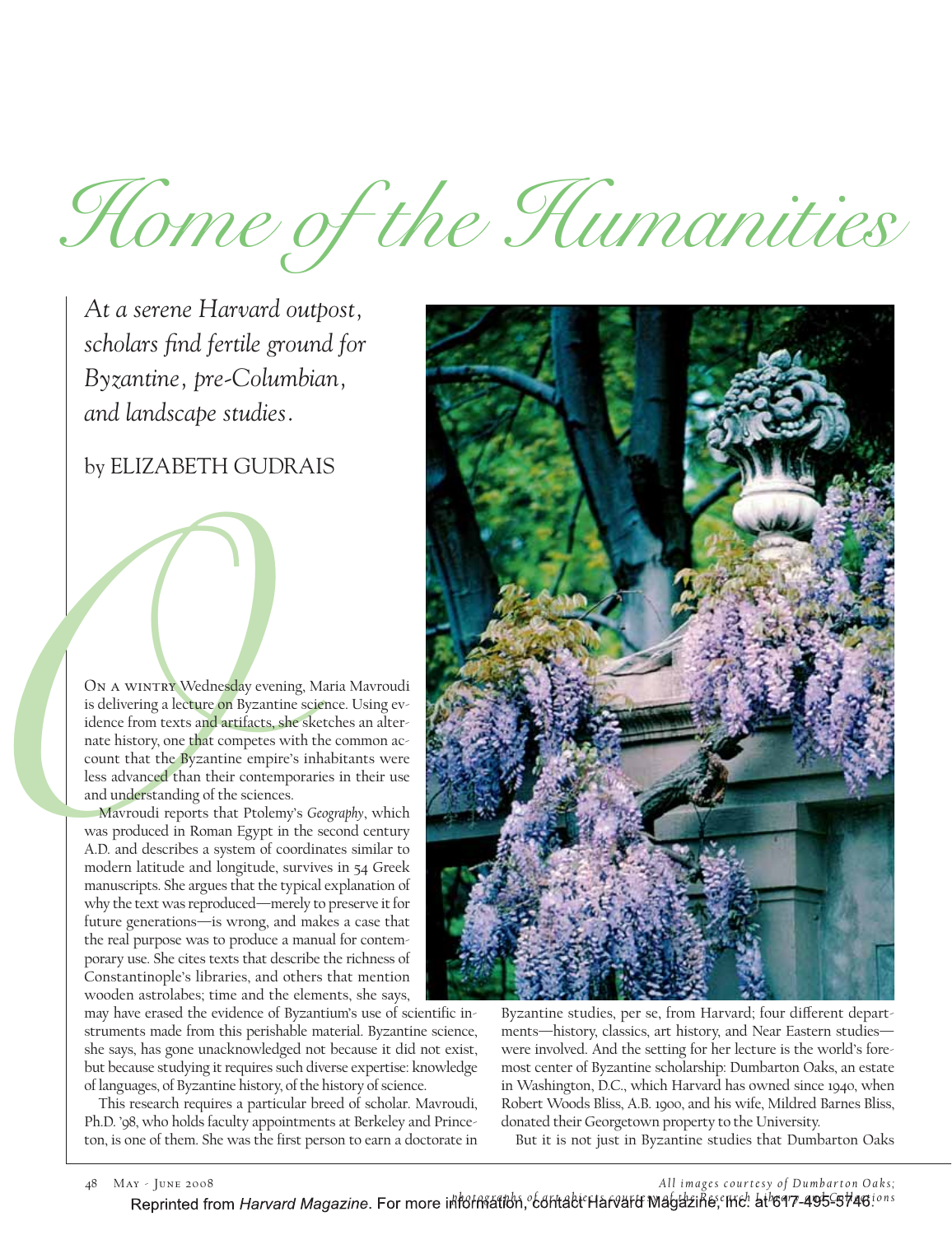

excels. It also has fellowship programs in pre-Columbian studies—focused on Latin America before Europeans arrived—and in garden and landscape studies.

The scholarly institute, with its research library, museum, and public gardens, encompasses such disparate academic pursuits by design. In the preamble to her last will and testament, Mildred Bliss wrote that the estate was to be preserved as a "home of the Humanities, not a mere aggregation of books and objects of art." The place manages to incorporate the natural environment and the built environment; concepts of art and religion; cultural studies; and considerations of conquest and empire. It is a window into the past, but it reflects on the present.

hese three seemingly unrelated fields do not just coexist at Dumbarton Oaks; they coalesce. Fellows toil in solitude in their offices, but they also emerge to dis-THER SEEMINGLY UNRELATED FIELDS do not just coexist at Dumbarton Oaks; they coalesce. Fellows toil in solitude in their offices, but they also emerge to discuss their projects with other fellows, and they discover parallels between fields. One past symposium investigated Byzantine garden culture; several current fellows' projects have benefited from such cross-pollination.

For example, one of this year's pre-Columbian fellows, University College London archaeologist Elizabeth Graham, is writing about the encounter between Europeans and the Maya, using evidence from excavations of the sites of two churches from the sixteenth and early seventeenth centuries, both in modern-day Belize. In conversations with Byzantine fellows, she has been struck by the similarities between early Christianity and the Maya version of Catholicism. "There's no question that pre-Christian ideas have been incorporated into Catholicism," says Graham. "It seems to me the Maya are just doing what all the European Christians did—they incorporate local culture with Christian sacred space."

But to the disapproving Europeans, unaware that their own brand of religion was the product of a similar process, the pagan elements of Maya Catholicism looked foreign. "It's interesting how, whenever there's this meeting of two worlds, the one that becomes more powerful depicts the other one in a very simplified fashion," Graham says. "I don't think most of us realize that when we look at early records. We take them literally." She sees parallels to this egotistical simplification of other cultures in various periods throughout history, including the contemporary world.

The project of another pre-Columbian fellow, Timothy Beach—a Georgetown University professor who teaches courses on climatology, hydrology, soils, geomorphology, and geoarchaeology—incorporates garden and landscape studies: he is investigating Maya agriculture and its impact on the environment. Beach earned his Ph.D. at the University of Minnesota, and says the changes caused there by early European settlers are not unlike the effects of Maya agriculture: German farmers weren't used to the steeper inclines and fast, hard rainstorms of their new home, and they took no precautions against erosion. In both

> central Minnesota and Guatemala, entire towns were buried under layers of eroded sediment.

Inquiries like these, in a sense, simply couldn't

**This jade figurine from the Olmec culture, which flourished from about 1200 B.C. to 400 B.C. along the Gulf Coast of Mexico, was the first pre-Columbian object Robert Bliss acquired. It appears in an exhibit about the Blisses that was installed for the museums' grand reopening in April.**

take place without Dumbarton Oaks. The Renaissance brought a renewed interest in the Classical period; for a time, the millennia in between were forgotten, ignored. By bringing the Byzantine period to the forefront, the Blisses created a place for the study of *all* the periods, and of the major themes of human history.



Reprinted from Harvard Magazine. For more information, contact Harvard Magazine, Inc. at 617-495-5746.

Harvard Magazine 49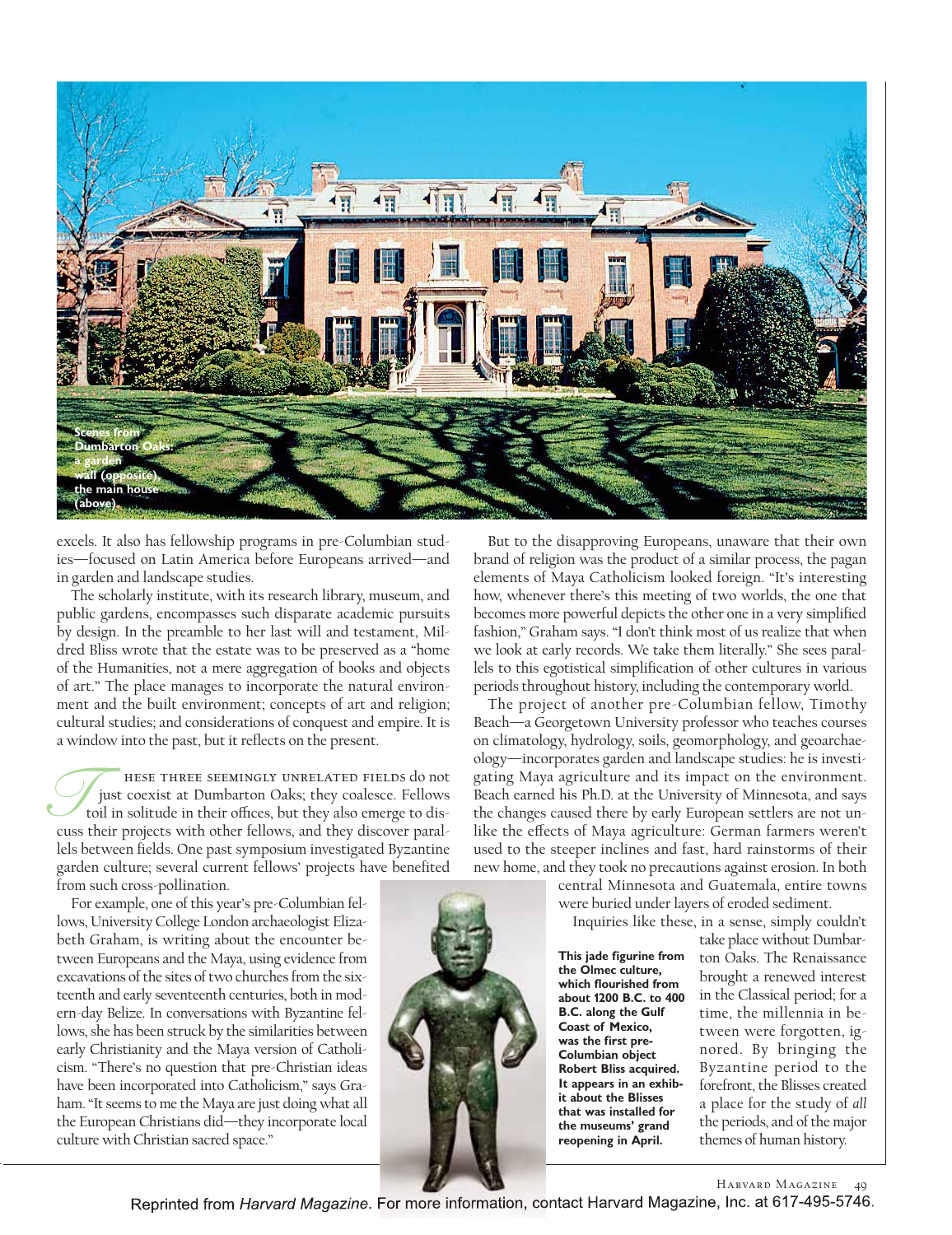By bringing the Byzantine period to the forefront, the Blisses created a place for the study of *all* the periods, and of the major themes of human history.



**The Blisses spent just seven years at Dumbarton Oaks after Robert Bliss retired from the Foreign Service in 1933; they gave their estate to Harvard in 1940. This photograph shows them in 1938 in the music room, which they designed as a setting for chamber-music performances and spared no expense in decorating—the sixteenth-century mantelpiece of carved limestone came from a chateau in France's Dordogne region. Today, the room is the setting for a monthly concert series presented in accordance with the Blisses' wishes.**

ornelia horn, a professor in the theological studies department at St. Louis University and a current Byzantine fellow, is trying to trace the transmission history of ORNELIA HORN, a professor in the theological studies<br>department at St. Louis University and a current Byzan-<br>tine fellow, is trying to trace the transmission history of<br>apocryphal Christian texts during the seventh century tivity story appears not only in the Bible, but also in the Koran and in other texts that were not ultimately incorporated into these holy books. Horn's project compares details in the different versions of the story in an attempt to get at which versions circulated when, where, and how widely. It is a study of a specific story's evolution, but also of how Christianity and Islam influenced one another.

Geographically, the Byzantine empire was ideally situated to illuminate concerns that remain relevant today: interactions between world powers, for instance, or between religious tra-

ditions. A former Dumbarton Oaks director, medievalist Giles Constable, once said a stint there should be mandatory for all

U.S. ambassadors **An openwork**  sent to the Mediterranean and the Middle East.

prescient in realizing the importance

The Blisses were **Treasure," liturgical** of Byzantine stud-**site found in Turkeysilver lamp, one of many items in the Byzantine collection from the "Sion objects and church furnishings from a sixth-century church**



ies. Dumbarton Oaks welcomed its first Byzantine fellows in 1941, well before the field was widely recognized as a worthy academic pursuit. Alice-Mary Talbot '60, who directs the Byzantine studies program, says that when she was studying classics in college, focusing on the medieval period "would have been unthinkable." Today, she notes, the chair of the Harvard classics department is a Byzantinist; the previous chair, and current Dumbarton Oaks director, Jan M. Ziolkowski, also studies the medieval period. Talbot notes, with delight, that Maria Mavroudi won a MacArthur fellowship in 2005—a sign that the field has truly arrived.

The list of former fellows reads like a "who's who" of Byzantine studies, and people tend not to come just once—Dumbarton Oaks keeps beckoning them back. Mavroudi's first visit was in 1995, as a junior fellow, someone still working on a Ph.D. Her project was analyzing a Byzantine Greek book on dream interpretation and that book's Arabic sources. In 2001, she returned to research bilingualism in Greek and Arabic in the Middle Ages. Mavroudi says these stints "proved formative for everything I did afterwards."

Talbot, too, has kept coming back. She first

fell in love with Byzantium during a fellowship in Greece, and a Ph.D. program in Byzantine history at Columbia brought her to Dumbarton Oaks for the first time, for a symposium in 1963. She spent a year there on a fellowship in 1966, and returned in 1984 to help edit the *Oxford Dictionary of Byzantium*, a project whose editorial home base was Dumbarton Oaks. When that project concluded, then-Dumbarton Oaks director Angeliki Laiou, whose professorship in Byzantine history at Harvard was endowed by the Blisses, appointed Talbot director of Byzantine studies.

Today, Talbot's office is in one of the Blisses' guest bedrooms; the walls are lined with titles such as *The Crusades from the Perspective of Byzantium and the Muslim World*; *Byzantine Court Culture*; *Consent and Coercion to Sex and Marriage in Ancient and Medieval Societies*; and *Byzantine Magic.* All were published by Dumbarton Oaks; the in-house press

> has helped shape Byzantine studies by issuing important texts and by supporting the writing of others with its fellowships. Dumbarton Oaks commissioned the translation of 19 hagiographies, never before translated into a modern Western language, and is publishing them as a series. Ziolkowski says he would like to see the press create a series of English translations of Byzantine texts, with the original Greek on facing pages, similar to the Loeb Classical Library and the Villa I Tatti Renaissance Library—both

50 May - June 2008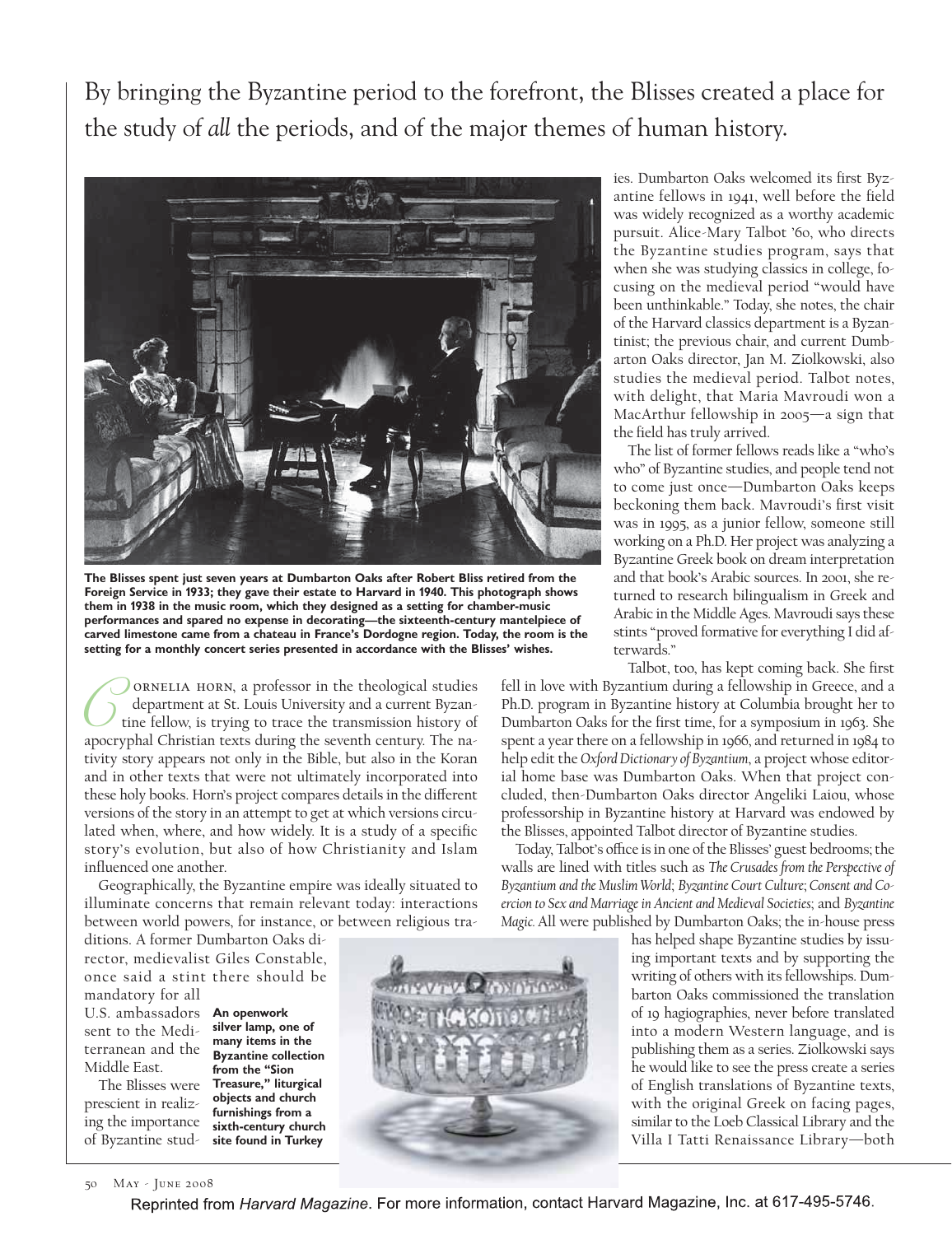published by Harvard University Press, which produces, markets, and distributes Dumbarton Oaks publications.

Several current fellows are working on projects that will become resources for future scholars. Nadezhda Kavrus-Hoffmann, an independent scholar from New York who was a fellow last fall, is creating the very first catalog of Greek manuscripts from the Byzantine period in the United States: traveling among the libraries that hold the manuscripts and in some cases discovering texts whose existence had escaped notice. Current fellow Yuri Pyatnitsky, senior curator for the Byzantine icon collection

Visionary Donors

obert bliss died in 1962, Mildred Bliss in 1969, but the benefactors of Dumbarton Oaks still cast a long shadow over their former home. It's not just TOBERT BLISS DIED IN 1962, Mildred Bliss in 1969, but the benefactors of Dumbarton Oaks still cast a<br>that the Blisses left behind their home and all their belongings. The estate's later caretakers have inscribed their words on plaques; staff members mention their names frequently; and people occasionally report seeing Mrs. Bliss walking about in the gardens. Indeed, the estate's very name comes from the Blisses, who combined its first recorded name—taken from the Rock of Dumbarton in Scotland, the homeland of early owner Ninian Beall—and a name from a later period, when it was called simply "The Oaks."

Robert Woods Bliss, A.B. 1900, a career diplomat, and Mildred Barnes Bliss, heiress to a laxative fortune and the niece of Edith Wharton, had spent two decades overseas during his

postings to Venice, St. Petersburg, Brussels, Buenos Aires, Paris, and the Hague. In 1920, they were looking for a home base in Washington, but they also had grand aspirations for their estate. They envisioned a place for scholarly studies and musical performances, and a home for the fine art and ancient artifacts they had assiduously collected. And they had notions of eventually giving all of it to Harvard.

A history of Dumbarton Oaks records Robert Bliss's words upon seeing the property for the first time: "though it had no particular charm and the grounds were unkempt and in places much overgrown, the beautiful trees gave promise of possibilities to a gardener." Beall's Georgetown estate had been divided up and

at the Hermitage, in St. Petersburg, is creating a comprehensive catalog of that collection, incorporating information from recent analysis of the icons using new technical methods.

Dumbarton Oaks also underwrites the development of Byzantine scholarship directly. Eustratios Papaioannou, another former fellow now translating the letters of Byzantine historian and philosopher Michael Psellos, is Dumbarton Oaks assistant professor of Byzantine studies in the classics department at Brown University. The appointment is jointly funded by the two entities, enabling Papaioannou to spend two years teaching at Brown and

## sold to different owners over the years; the Blisses reassembled several parcels into their own 53-acre plot.

They made their gift to Harvard sooner than they had originally planned. In 1940, as World War II consumed Europe and threatened to draw in the United States, they turned over to the University 16 acres, including the main house, gardens, and their collections and library. "Dumbarton Oaks is now ready to increase its contribution to the intellectual life of the nation," Robert Bliss told the *Washington Times-Herald*. They also gave 27 acres to the National Park Service, which made the land into Dumbarton Oaks Park, and sold 10 acres to the Danish government for an embassy complex. They had lived at the estate only since 1933, and for just 10 years in all, having bought it while Robert Bliss was on a domestic posting, before being sent to Sweden and Argentina.

With the gift, Harvard received 1,200 Byzantine objects, as well as 17,000 Byzantine coins and 800 pieces of pre-Columbian art. The Blisses "had no aspiration to be scholars, but they had quite good taste," says Dumbarton Oaks director



Jan M. Ziolkowski. "Collecting was a serious business for them."

Many have noted similarities to I Tatti, the estate near Florence that was left to Harvard in 1959 by Bernard Berenson, A.B. 1887, as a center for Renaissance studies. Besides a research library, that estate offers artworks, gardens, and olive groves—a set of resources for well-rounded scholars of the humanities. The I Tatti gardens feature pebble mosaics; Mildred Bliss converted a former tennis court at Dumbarton Oaks into a pebble mosaic in 1961. And just as the Blisses' ashes are interred in the Dumbarton Oaks gardens, Berenson and his wife are buried in a chapel at I Tatti. The similarities are not coincidental: the Blisses and the Berensons were friends.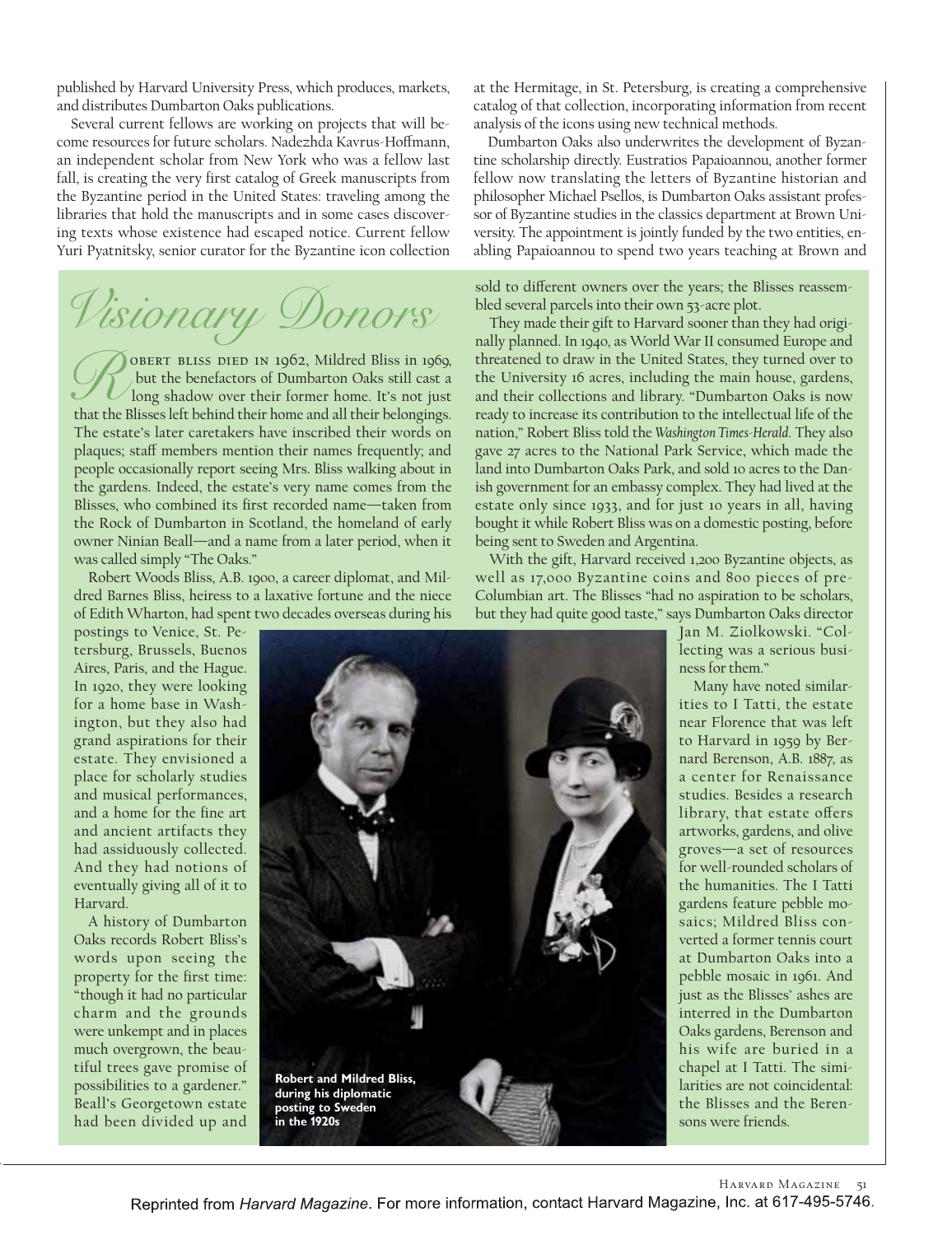Although savoring his role as director, Ziolkowski admits he "wasn't prepared for just how active the place is."



**This watercolor gives an aerial view of the 53 acres the Blisses assembled to house art, scholarship, and memorable gardens. For many years, it hung over the fireplace in the music room. A copy hangs there now; the original is in storage to protect it from light—and other—damage. The painting was smudged, the story goes, when someone wiped a sponge down one side to clean it, not realizing that the colors would smear. Close observers will notice that, despite restoration, part of the left side of the image is less finely detailed than the rest.** 

two years at Dumbarton Oaks conducting research. The Blisses' gift has provided seed money for 11 tenure-track positions in Byzantine studies at nine U.S. universities during the past three

decades. Dumbarton Oaks has also provided financial support for excavations and for the restoration of frescoes in a church in Cyprus. And it was at Dumbarton Oaks that the key to dating Byzantine coins was discovered.

ORTER PROFESSOR of medieval Latin Jan Ziolkowski began his tenure as director in September. Like the institute **istuary of the diverse interests of medieval Latin** Jan Ziolkowski began his tenure as diverse interests. His publications

in the last two years include a book on the medieval precursors to fairy tales; one on the musical notation printed alongside the text of some medieval Latin poems; translations of a ribald story from

the thirteenth century and of letters by the medieval French philosopher Peter Abélard, best known for his legendary love affair with Héloïse;

**A bust of the Maya maize god, from the late seventh or early eighth century, appears in a display about Maya religion in the pre-Columbian wing.**

and an 1,128-page volume titled *The Virgilian Tradition: The First Fifteen Hundred Years.*

"I like to think of myself as being a humanist who likes to work on the Mid-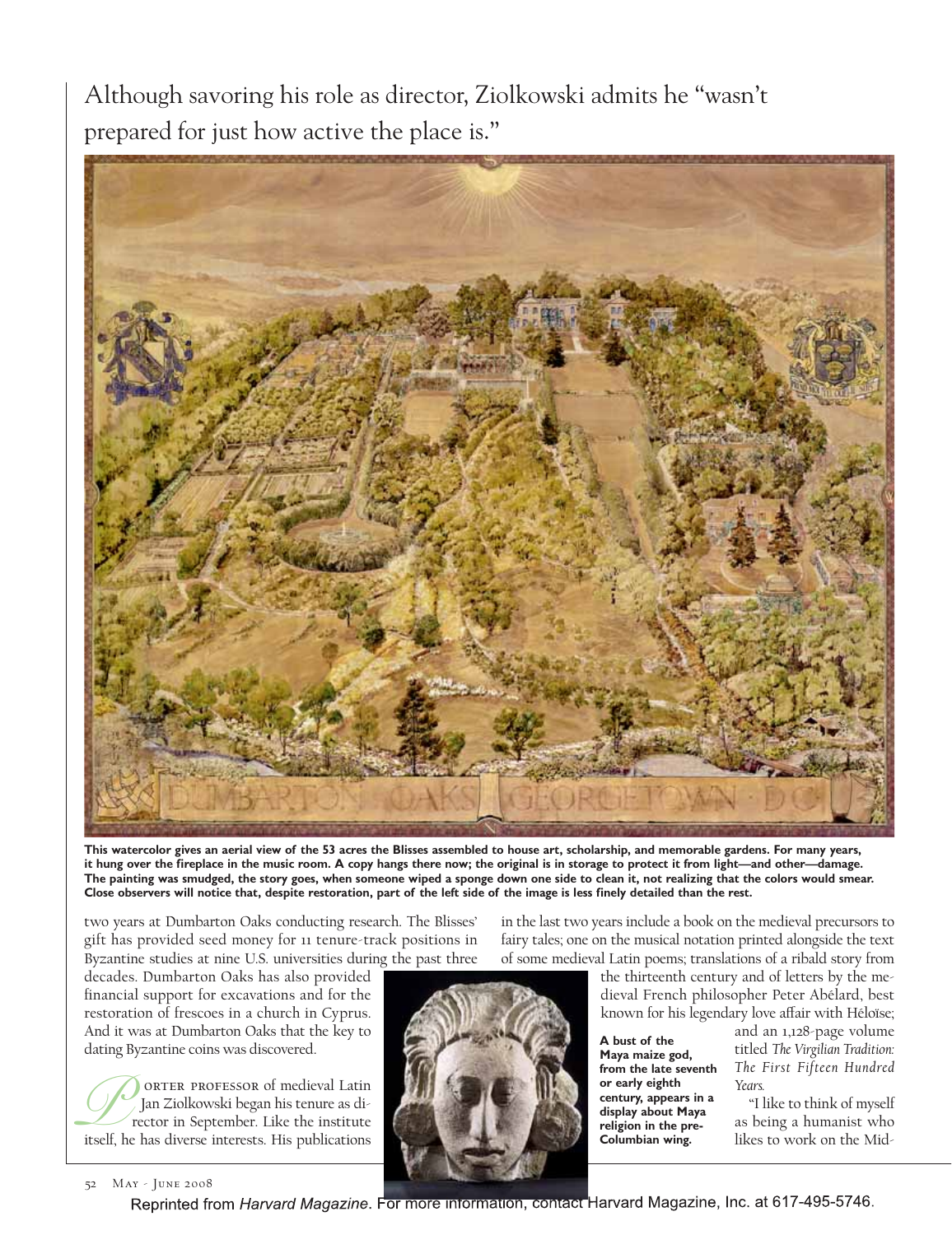dle Ages and on literature, but who has other interests," says Ziolkowski. Medieval Latin texts are the starting point, but, he says, "I try to connect them in as many ways as I can to other literatures within Europe, and to other areas of study." He has also chaired several interdisciplinary entities within the Faculty of Arts and Sciences, including the

**This Byzantine reliquary from the thirteenth century, crafted of gold and cloisonné, was made to hold a fragment of wood from the cross on which Jesus was crucified.**

Committee on Medieval Studies and the Committee on Degrees in Folklore and Mythology. "A large part of my agenda in the first 25 years of my career," he says, "was to try to figure out how to intersect with the work of as many colleagues as possible."

Ziolkowski is only the seventh director in seven decades. (The appointment, which lasts for five years, is renewable.) Because directors are expected to spend one day a week in Cambridge, and to teach one class a semester, he is in a cab to the airport by 6 a.m. every Tuesday.

Over lunch in December, he confessed he was "running on vapors." Although savoring his new role, he said, "I wasn't prepared for just how active the place is." Already that week, there had

been a research report by a garden and landscape fellow on Monday afternoon; a concert on Monday night; a Byzantine seminar presentation by Papaioannou on Tuesday afternoon; coffee hour for the pre-Columbian fellows on Wednesday afternoon; and Mavroudi's lecture on Wednesday evening. On Thursday evening, Ziolkowski was scheduled to give a talk himself on "The Juggler of Notre Dame," a medieval folk tale about an entertainer who grows weary of his life, enters a monastery, and develops a juggling routine to perform before a statue of the Virgin because he doesn't know how else to express his devotion. The tale—in which the juggler is scorned by his fellow monks-in-training, dies from the exertion of performing his routine, and ascends to heaven after a fight between the devils representing his tawdry past and the angels of his pious end—has found its way, in various forms, into nineteenth-century short-story collections, a W.H. Auden poem, and a short film narrated by Boris Karloff. A painting depicting the juggler, belonging to Ziolkowski, hangs in the director's residence.

The estate owns that residence, a house across the street from the main campus that once belonged to Elizabeth Taylor. It has more bathrooms than Taylor has had husbands (nine and seven, respectively) and its extensive basement includes a film screening room, a minibar, and a children's playroom decked out in zebra print. (There are also safes, which one would need if one planned on storing the 33-carat Krupp diamond and the 69-carat Taylor-Burton diamond.)

Ziolkowski hosted a dinner there for the fellows last fall, two days after he moved in. He thought it would be nice to do something casual, maybe pizza in the backyard. But tradition called for something grander, so Ziolkowski assented to a starched-tablecloth, waiters-in-tails affair, in keeping with the general ambiance of Dumbarton Oaks—teacups and tea are always in close proximity, and

Pellegrino water and Amontillado sherry are served during the fellows' Monday-afternoon research reports.

The estate also owns an apartment building 10 min-

utes from the campus, where the fellows live, and the campus includes a refectory where they can eat breakfast and lunch daily, on china that may have belonged to the Blisses, underneath a watchful portrait of Mrs. Bliss herself. "It was very important to the Bliss-

es…that scholars be unencumbered by practical concerns," says Joanne Pillsbury, director of the pre-Columbian studies program.

Their mission, broadly conceived, was "to bring together intellectuals," Ziolkowski says. "Their focus was mainly on scholars, but they didn't use that term to mean solely Ph.D.-bearing researchers.…They wanted them to come to-

gether in a context that would be beautiful, that would be aesthetically satisfying. They wanted people literally to step outside and smell the roses."

n the nine decades since the Blisses first contemplated making their gift to Harvard, Dumbarton Oaks Ihas gone from a building to a campus with a sta≠ of close



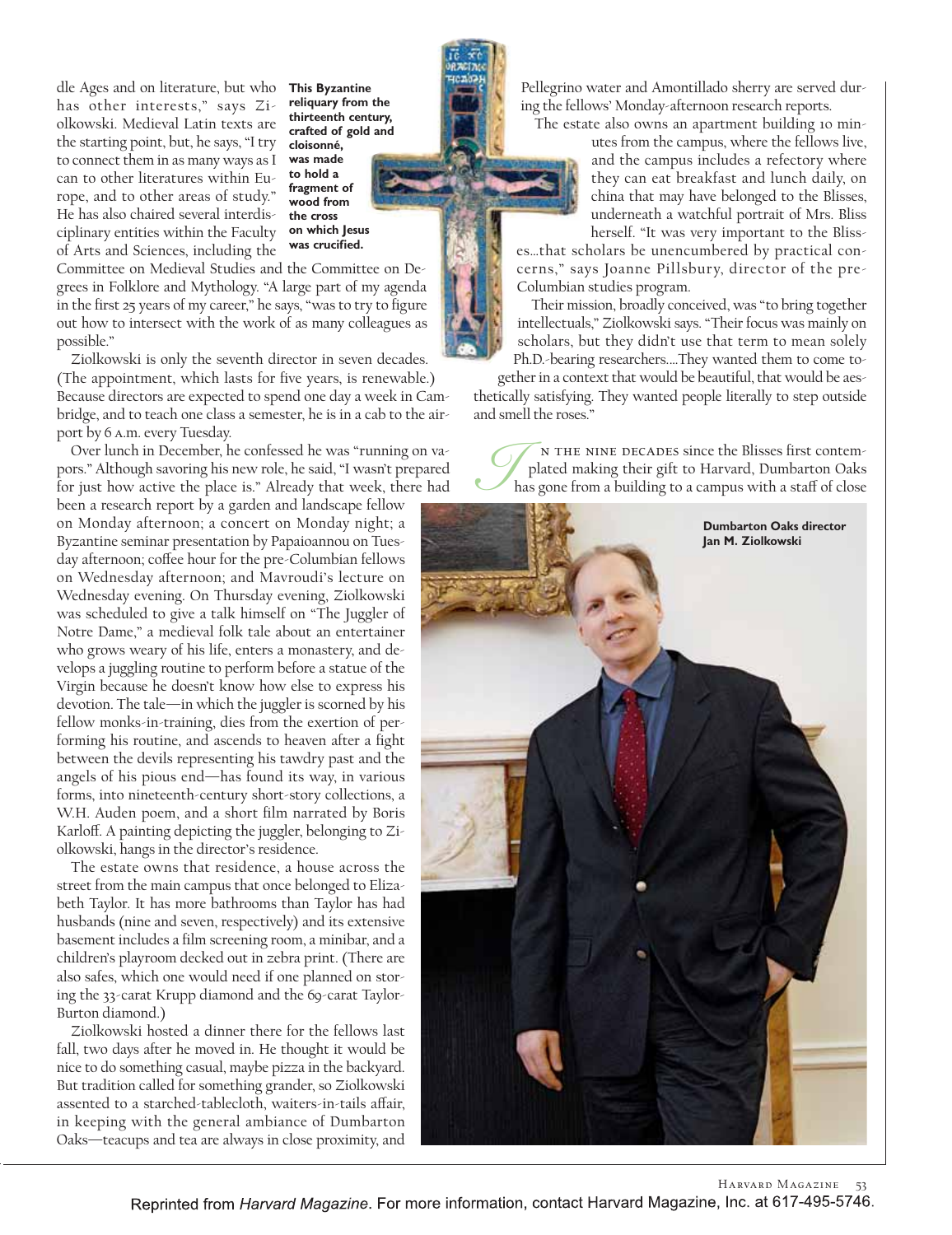to 100. The Blisses' endowment has enabled this to happen without any fundraising; their original \$5-million gift had grown to nearly \$500 million in 2001, the last time it was separately reported in University financial statements.

The Blisses had the foresight to realize they could not predict every eventuality, and they wrote the gift documents to give their estate's future custodians discretion. This has allowed the institute to sell, over the years, all but the most precious holdings from the "house collection"—art the Blisses collected that fits into neither the Byzantine nor the pre-Columbian category—and plow the proceeds back into programs, publications, salaries, and library acquisitions.

The Dumbarton Oaks library, originally assembled to make sense of the Blisses' collections and their gardens, has grown into a staple of scholarship for all three research fields. Their 10,000 volumes in Byzantine studies have grown to 150,000, plus half a million images of various sizes and formats. The pre-Columbian collection now numbers 32,000 volumes, up from the 2,000 collected by Robert Bliss. And the garden and landscape library, first curated by Mildred Bliss, grew from 5,000 volumes at the time of the Blisses' conveyance to 27,000 today. The holdings of the library as a whole grow by 3,000 to 4,000 volumes a year.

Its home, a new building that opened in 2005, is a dramatic improvement: previously, books were kept in the main house, "literally shelved in closets and under stairs," says library director Sheila Klos. "Every time the fire marshal came through, he said, 'You shouldn't have books here.' We said, 'Just a little longer.'... We were shelved on eight different levels, four of which had no elevator or book-lift access, so everything was carried."

The library holds many rare and important resources, includ-



Garden Refuge

he dumbarton oaks gardens—formal gardens in the European tradition, but with a distinctively American flavor that acknowledges their setting—are HE DUMBARTON OAKS GARDENS—formal gardens<br>
American flavor that acknowledges their setting—are<br>
laid out as a series of "garden rooms," with walls formed by trees in some cases, by terraces in others, with the result that something new lurks around each twist of the winding paths.

One has the constant feeling of going where one isn't supposed to go—a place this beautiful just can't be open to the public.

But it is. The 10-acre garden opens from 2 P.M. to 5 P.M. in the winter, and 2 to 6 in the summer. Admission during the morning and early afternoon is restricted to the fellows to give them a chance to "rest their eyes, expand their vision, and ponder the subjects they're working on," in the words of Joanne Pillsbury, director of the pre-Columbian studies program.

These are gardens rich with references. A stone plaque in the wisteria arbor bears an Italian inscription: *Quelli chanticamente*

## 54 May - June 2008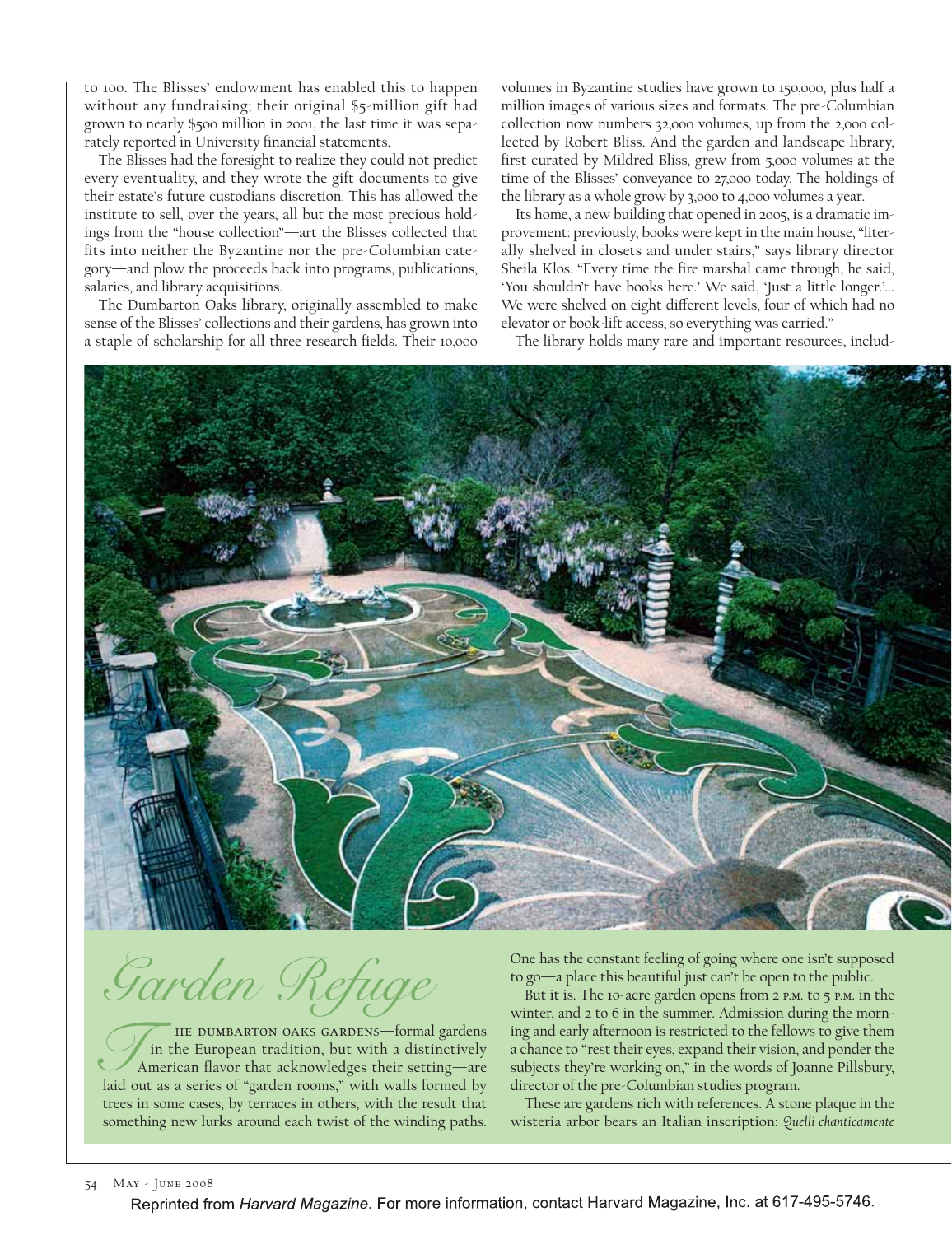ing the Princeton Index of Iconographic Art, one of only five copies of this card catalog in the world. Brandeis University anthropologist Charles Golden, a pre-Columbian fellow this year, says the library's excavation reports have been particularly useful for his effort to understand why the Maya destroyed a royal palace after a sixth-century military defeat and rebuilt it, in different form, on the same site half a century later. The project requires "a shovelful-by-shovelful description of what came out of the ground and how it came out of the ground," says Golden. "The only place to find that is the original excavation reports. Not all libraries are willing to buy them for the use of just a few scholars, but Dumbarton Oaks has them."

And the fellows find that the library's small size and ease of navigation make for productive research. "At Widener," says Mavroudi, "you have to walk several minutes—sometimes half

**The Dumbarton Oaks gardens were influenced by the Arts and Crafts Movement and by earlier garden styles from France and Italy. They are closed to the public in the morning to allow the fellows exclusive use, but in the afternoon, anyone may enter for a small fee—and from November to mid March, for free. The pebble terrace, left, was created in 1962 from a former tennis court. Its designer was Ruth Havey, rather than Beatrix Farrand, who designed most of the gardens' elements. The wheatsheaf motif visible at lower right in the image forms part of both the Woods and the Bliss coats of arms. The terrace was meant to be covered by a thin sheet of water; though subterranean mortar problems interfere at present, it will one day regain its original appearance.**

*poetaro leta dell oro/ & suo stat felice forse in parnaso esto loco sognaro*, a quotation from Dante's *Purgatorio*, translated by Charles Eliot Norton, A.B. 1846, as "Those who in old time sang of the Golden Age, and of its happy state, perchance, upon Parnassus, dreamed of this place." In the "star garden," with its zodiacsigns motif, the pavement is inscribed with a passage from Chaucer's translation of *Consolation of Philosophy*, by the sixth-century philosopher Boethius (who was executed by a Roman emperor for allegedly conspiring with the Byzantine empire): "O Thou Maker of the Whele that Bereth the Sterres, and tornest the Hevene with a ravisshing sweigh." The crypt in the rose garden, containing the ashes of donors Robert Woods Bliss and Mildred Barnes Bliss, is marked by a plaque bearing only their names, dates of birth and death, and the Latin maxim *Quod severis metes*—As you sow, so shall you reap.

The Blisses commissioned Beatrix Farrand in 1921 to design the gardens as a setting for humanistic inquiry and reflection. Thus began an intense process that spanned four decades and involved full-size

mock-ups of many elements as well as a vigorous back-andforth recorded in correspondence between Farrand and Mildred Bliss.

Mrs. Bliss took inspiration from the gardens she'd seen in France and Italy. Farrand had also toured European gardens extensively, but she was known for her love of endemic, rather than exotic, plants, and she designed with an eye toward adapting the garden to its natural setting, not the an hour!—within the building to go from one book to the next. If you are playing with an idea in your mind, maybe the idea is not the same by the time you reach the book. At Dumbarton Oaks, it's just one floor up. It's an immediate satisfaction of curiosity that allows one's mind to work faster."

hile many are unaware of Dumbarton Oaks' existence, even fewer know of the breadth of its offerings. Klos recalls a recent conversation with a book HILE MANY ARE UNAWARE of Dumbarton Oaks'<br>existence, even fewer know of the breadth of its<br>offerings. Klos recalls a recent conversation with a book<br>dealer who said, "Oh, Dumbarton Oaks, you do pre-Columbian." Klos's reply: "No, no, there's so much more!"

To members of the general public, the estate's name may be familiar in the context of international relations: late in World War II, representatives of the United States, Great Britain, the Soviet Union, and nationalist China gathered there to hammer



other way around. She structured the gardens to "devolve" from formal and structured to progressively less so as one moves downhill from the main house. As one enters the "wild," less landscaped portion, stone paths trail off abruptly into dirt or lawn. In *Dumbarton Oaks: Garden into Art*, historian Susan Tamulevich judges the result successful: "The garden," she writes, "feels as if it had always been there—born, not made."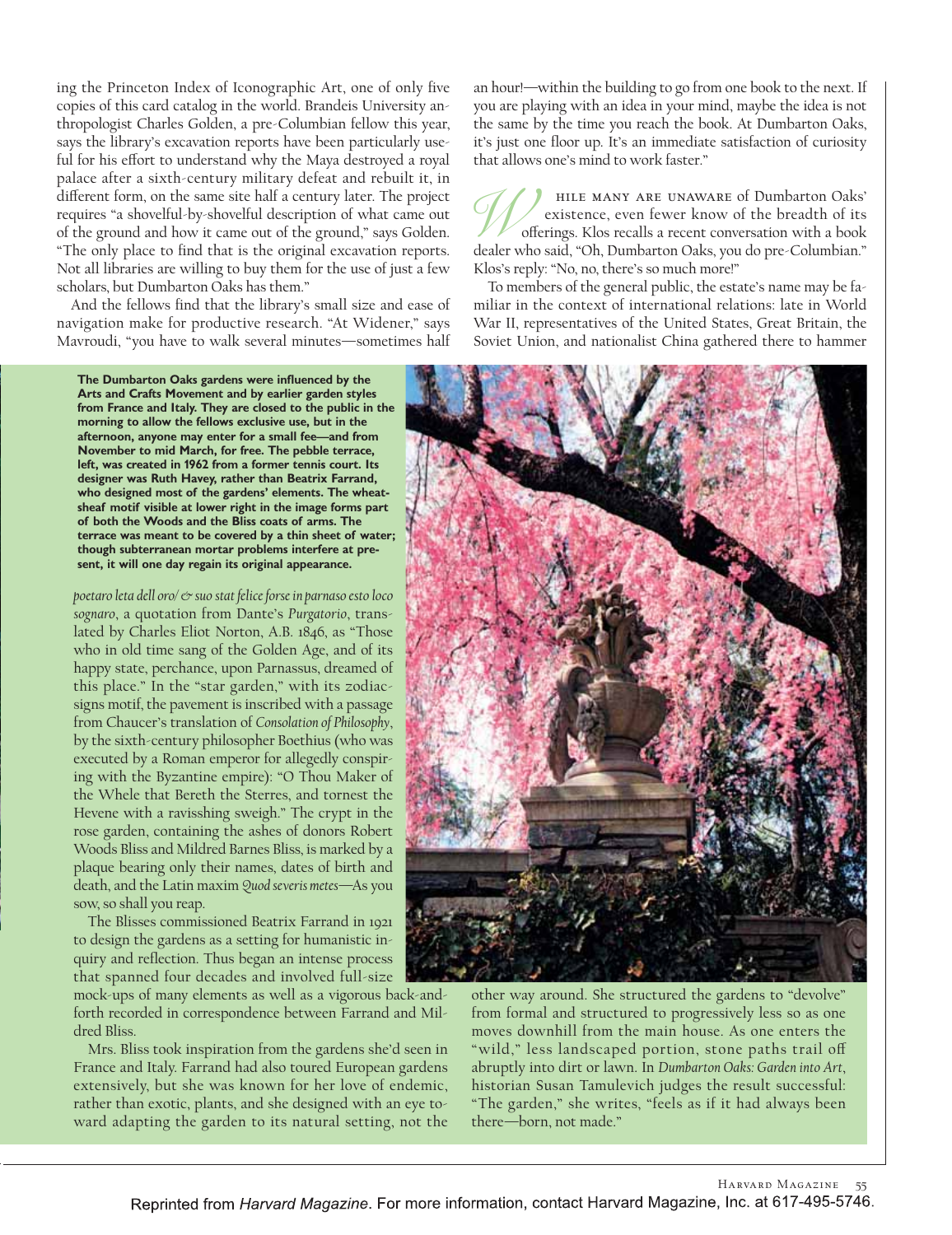Objects' settings in the museum suggest their original uses. A mosaic from a Roman bathhouse floor adorns the entrance lobby, even though the constant foot traffic is a nightmare from a preservation standpoint.



out the details of the United Nations. Washington, D.C., residents may know the gardens (unlisted in many guidebooks), but even they often don't realize that the museums are open to the public. (For visiting information, see www.doaks.org.)

Both Ziolkowski and museum director Gudrun Bühl are eager to increase the estate's public profile. Bühl edited *Dumbarton Oaks: The Collections,* a 380-page book being published this spring under

the Dumbarton Oaks imprint. With photographs of, and descriptive essays about, more than 170 objects from the Byzantine, pre-Columbian, and house collections, it is the first attempt to represent the holdings, in color, in all their breadth. (Among the smattering of previous

books, some fo-

cused on the es-**from late-tenth-cen**tate's history, **tury Constantinople An ivory triptych**



A recent wave of renovations will also help. The new library building cost \$18 million and comprises 43,000 square feet. The museums, closed for renovations since December 2005, were scheduled to reopen in April. And renovations to the Blisses' former residence—which their sundry additions expanded to an awe-inspiring 77,000 square feet—were completed last year. (The building comprises offices for staff and fellows, rooms for concerts and lectures, the museum galleries and storage, the publications department, and a rare book room that was the only part of the library to stay behind after the new building's construction. The holdings, all from the Blisses' collection, include a first edition of *Uncle Tom's Cabin*, a signed copy of *Leaves of Grass*, and a fifteenthcentury illustrated manual of medicinal plants.)

The new museum galleries—the first update since initial installation in the 1960s—attempt to integrate the collections and make them more user-friendly: for example, by adding new labels and educational display formats. One case holds a map of the Byzantine Empire, which serves to educate viewers but also to display Byzantine coins, arranged according to where they were minted.

The exhibits aim to be succinct, not exhaustive. "If you want the person to stop and look closer, then you have to cut back on the number of objects in one case," says Bühl. But, she says, "It hurts. You want to show what you have." Objects will rotate in and out of displays, while a new study space in the basement allows scholars to view objects from storage by appointment.

Bühl tries to use objects' settings to suggest their original uses. "Most of these objects were never meant to be independent pieces of art," she says. Floor mosaics, for example, were walked on—and so a mosaic from a Roman bathhouse floor adorns the museum's entrance lobby, even though the constant foot traffic is a nightmare from a preservation standpoint.

But the displays stop short of wholesale reconstruction. One case contains early Byzantine liturgical instruments, including a reconstructed altar with a tabletop, chalices, a flabellum (a fan used during services to keep flies away from the communion host), and a liturgical book cover. It is significant, says Bühl, that this altar diorama appears inside a case, rather than in a full-scale reproduction of a chapel: "People should always know that these objects are lost to the original context."

> The pre-Columbian collection resides in a distinctive honeycombshaped structure, designed by the architect Philip Johnson '27, B.Arch. '43, that was added as a wing of the main house in 1963. The holdings focus on Mexico and areas south. The post-renovation orientation of the displays is geographic, and each gallery also has a theme. One—featuring objects *(please turn to page 95)*



56 May - June 2008